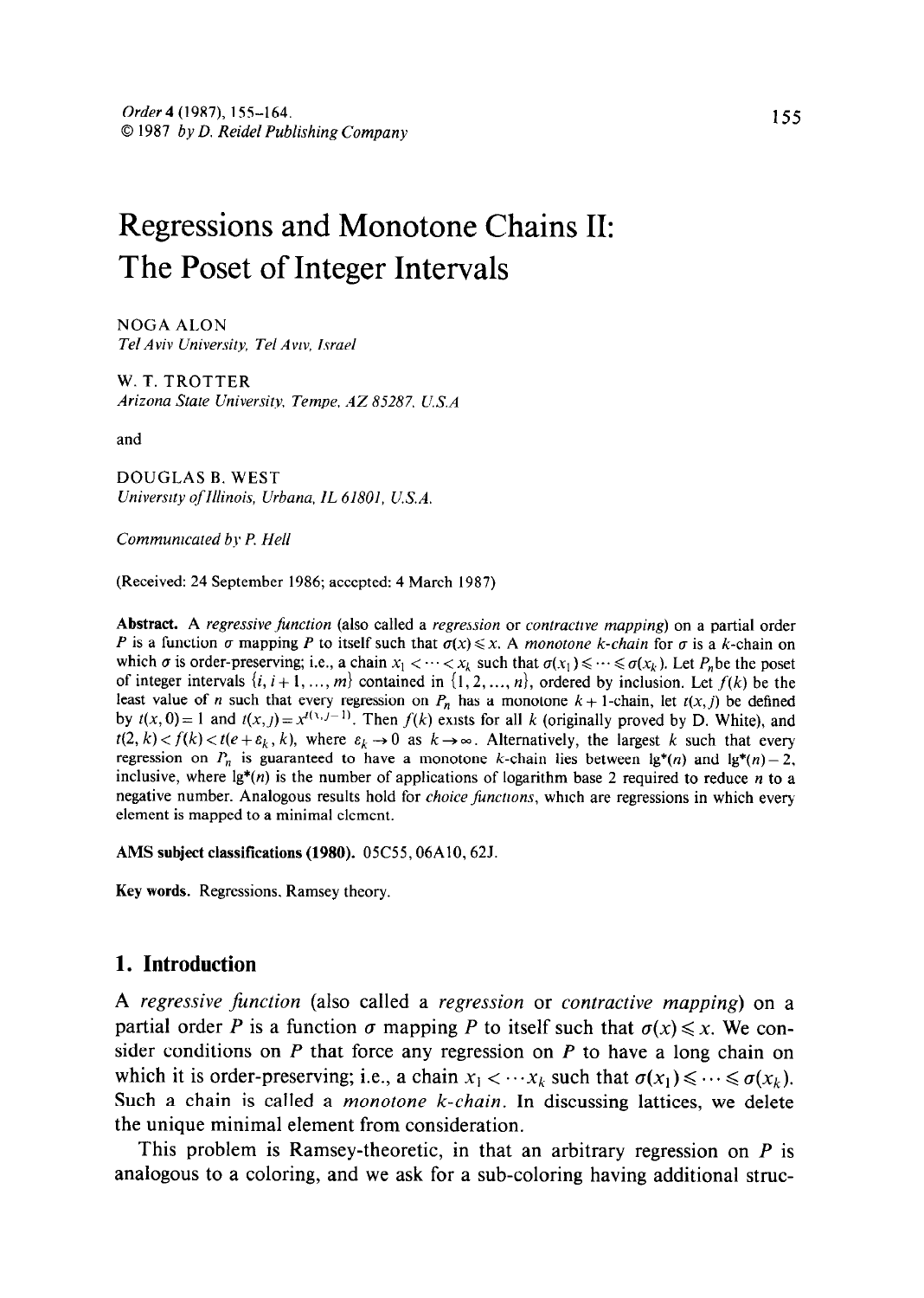ture. Hence it is not surprising that for various classes of posets, sufficient size forces a monotone  $k$ -chain in any regression. For example, in  $[10]$  we showed that this holds for any poset of width w that has at least  $(w + 1)^{k-1}$  elements.

The question has also been studied for Boolean algebras and other wellbehaved families of lattices. The arguments that have guaranteed monotone chains in these well-behaved families in fact guaranteed monotone chains with special additional properties. In the terminology of Harzheim [2], they guarantee a fix chain  $(\sigma(x_i) = x_i$  for  $1 \le i \le k$ , a constant chain  $(\sigma(x_i) = y$  for  $1 \le i \le k)$ , or a regressive chain  $(\sigma(x_i) = x_{i-1}$  for  $2 \le i \le k$ ). Voigt [9] defined a class L of ranked posets to have the *regressive chain property* if for every  $k$  there exists *n* such that every regression on every poset in **L** with rank at least *n* has a fix, monotone, or constant chain. Harzheim [2, 31 proved that Boolean algebras have the regressive chain property, generalizing results of Harzheim [l], Rado [8], and Leeb [6]. Voigt [9] proved a further generalization to classes L satisfying a Ramsey-theoretic property. As applications, he showed that Boolean algebras, partition lattices, and subspace lattices have the regressive chain property.

Authors have also considered a restricted class of regressions, called *choice* functions, in which  $\sigma(x)$  is a minimal element for all  $x \in P$ . Note that a monotone chain for a choice function is a constant chain. It is natural to ask how large must  $n$  be to guarantee monotone  $k$ -chains for arbitrary regressions or choice functions. Most of the results mentioned above are non-constructive and give no such bounds. However, the exact value is known for choice functions on Boolean algebras. Perry [7] proved that the minimum  $n$  such that every choice function on the non-empty subsets of  $\{1, \ldots, n\}$  has a constant k-chain is  $n = 2^{k-1}$ . (Harzheim [1] gave the lower bound, and Kleitman and Lewin [4] gave another proof.)

In this paper we study regressions on special subposets of the Boolean algebras. Let  $P_n$  be the poset of integer intervals  $\{i, i+1, \ldots, j\}$  contained in  $\{1, ..., n\}$ , ordered by inclusion; |x| denotes the size of an interval  $x \in P_n$ . Let  $f(k)$  be the least value of n such that every regression on  $P_n$  has a monotone  $k + 1$ -chain. We show that  $t(2, k) < f(k) < t(e + \varepsilon_k, k)$ , where  $\varepsilon_k \to 0$  and  $t(x, j)$ is defined by  $t(x, 0) = 1$  and  $t(x, j) = x^{t(x, j-1)}$ . More precisely,  $f(k) < t(e + \varepsilon, k)$ for any fixed  $\epsilon > 0$  as long as k is sufficiently large. In fact, since  $f(1) = 2$  and  $f(2) = 8$ , it is likely that  $f(k) < t(e + \varepsilon_k, k)$  with  $\varepsilon_k < 0$  for all  $k > 0$ , but we prove only that there exists a decreasing sequence  $\varepsilon_k$  with  $\varepsilon_1 = 1$ , for example. We refer to such a fixed sequence henceforth whenever we write  $t(e + \varepsilon_k, k)$ . Our actual upper bound is exponentially recursive, and  $t(e + \varepsilon_k, k)$  is an upper bound on the solution to the recurrence. As in the earlier investigations, we can guarantee monotone k-chains of a special form. An interlaced monotone k-chain for  $\sigma$  is a monotone k-chain  $x_1 < \cdots < x_k$  such that for every  $i < k$  either  $\sigma(x_{i+1}) \ge$  $x_i$  or  $\sigma(x_{i+1}) = \sigma(x_i)$ . For  $n \ge t(e + \varepsilon_k, k)$ , every regression on  $P_n$  has an interlaced monotone  $k + 1$ -chain, but there is a regression on  $P_{t(2, k)}$  with no monotone  $k + 1$ -chain of any kind.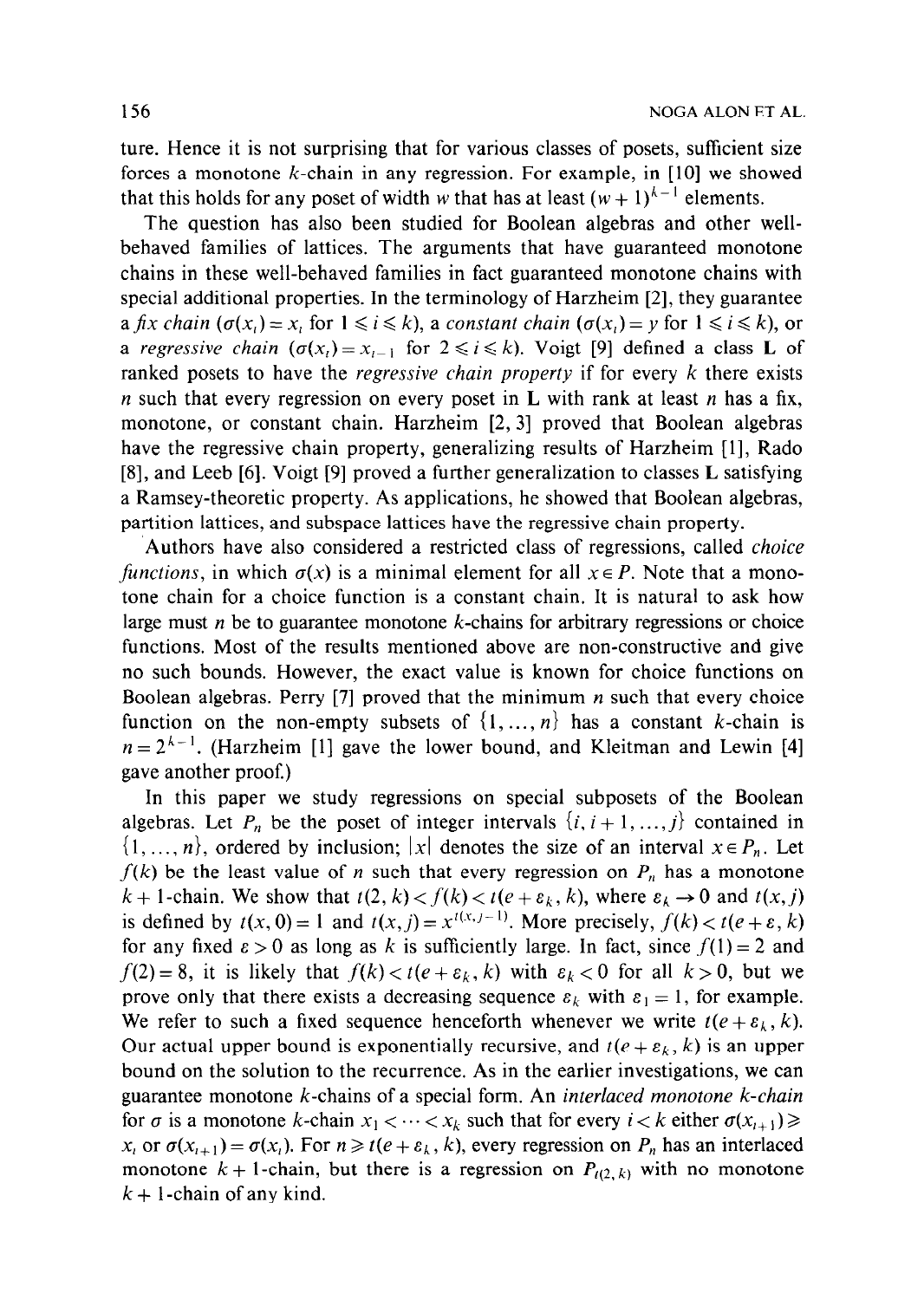#### REGRESSIONS ON INTEGER INTERVALS 157

Furthermore, let  $g(k)$  be the least value of *n* such that every choice function on  $P_n$  has a monotone  $k+1$ -chain. We show that  $2^k \le g(k) < e^{k+423}$ . The existence of  $f(k)$  and  $g(k)$  was originally proved by D. White [12] in proving Milner's conjecture that regressions on the poset of all integer intervals have arbitrarily long monotone chains. His upper bound on  $g(k)$  is almost the same as ours, obtained before finding his paper. We include our proof because the argument generalizes to give a new upper bound on  $f(k)$ . Our lower bounds are new and obtained by explicit constructions. They are not best possible, since they yield  $g(2) \ge 4$  and  $f(2) \ge 6$ , but  $g(2) = 5$  and  $f(2) = 8$ .

To compare our bound on  $g(k)$  with [12], let  $H(n) = \sum_{i=1}^{n} 1/i$ . White showed that  $H(n) \ge (k + 1)n/(n + 1)$  guarantees that every regression on  $P_n$  has a monotone k-chain. We show that  $H(n) > (k + 1)n/(n + 1)$  guarantees that every regression on  $P_n$  has a monotone  $k + 1$ -chain – a very slight improvement. It is well-known (see  $[5, p. 74]$ ) that

$$
H(n) = \ln n + \gamma + 1/2n - 1/12n^2 + \cdots > \ln n + \gamma,
$$

where  $y = 0.57721...$  is Euler's constant. Hence it suffices to have  $\ln n > k + 1$  $1 - \gamma$ , so that  $g(k) < e^{k+423}$ .

There is another way to interpret the bounds on  $f(k)$ . We always have  $\varepsilon_k$ small enough so that  $f(k) < 4t(4, k)$ . A short proof by induction shows that  $4t(4, k) \leq t(2, k + 2)$ . (Equality holds for  $k = 0$ , and

$$
lg 4t(4, k) = 2 + 2t(4, k - 1) \le 4t(4, k - 1) \le t(2, k + 1) = lg t(2, k + 2).
$$

This allows us to answer, within an additive constant, the question of how large a monotone chain is forced in every regression on a particular  $P_n$ . The answer is between  $\lg^*(n)$  and  $\lg^*(n) - 2$ , where  $\lg^*(n)$  is the number of times the logarithm base 2 must be iterated to reduce  $n$  to a negative number.

We present the upper bounds in Section 2 and lower bounds in Section 3. In Section 4, we mention several straightforward generalizations.

#### 2. Upper Bounds

First we show that an upper bound on  $f(k)$  can be obtained from an upper bound on the function g. Then we obtain an upper bound for g. Finally the method used to do that extends to yield an upper bound for f directly. The upper bounds are obtained recursively and thus depend on the existence of  $f(0)$  and  $g(0)$ , which both equal 1. The ideas in this lemma are similar to ideas used by White in proving Milner's conjecture from the existence of g.

**LEMMA** 1. Given the existence of the function  $g, f(k) \leq g(1 + kf(k-1))$ .

*Proof.* For  $k \ge 1$ , consider any arbitrary regression  $\sigma$  on  $P_n$ , where  $n \ge$  $g(1 + kf(k - 1))$ . Define a choice function  $\tau$  on  $P_n$  by letting  $\tau(x)$  be the largest value in  $\sigma(x)$  (i.e., its right endpoint). By the choice of n,  $\tau$  is constant on a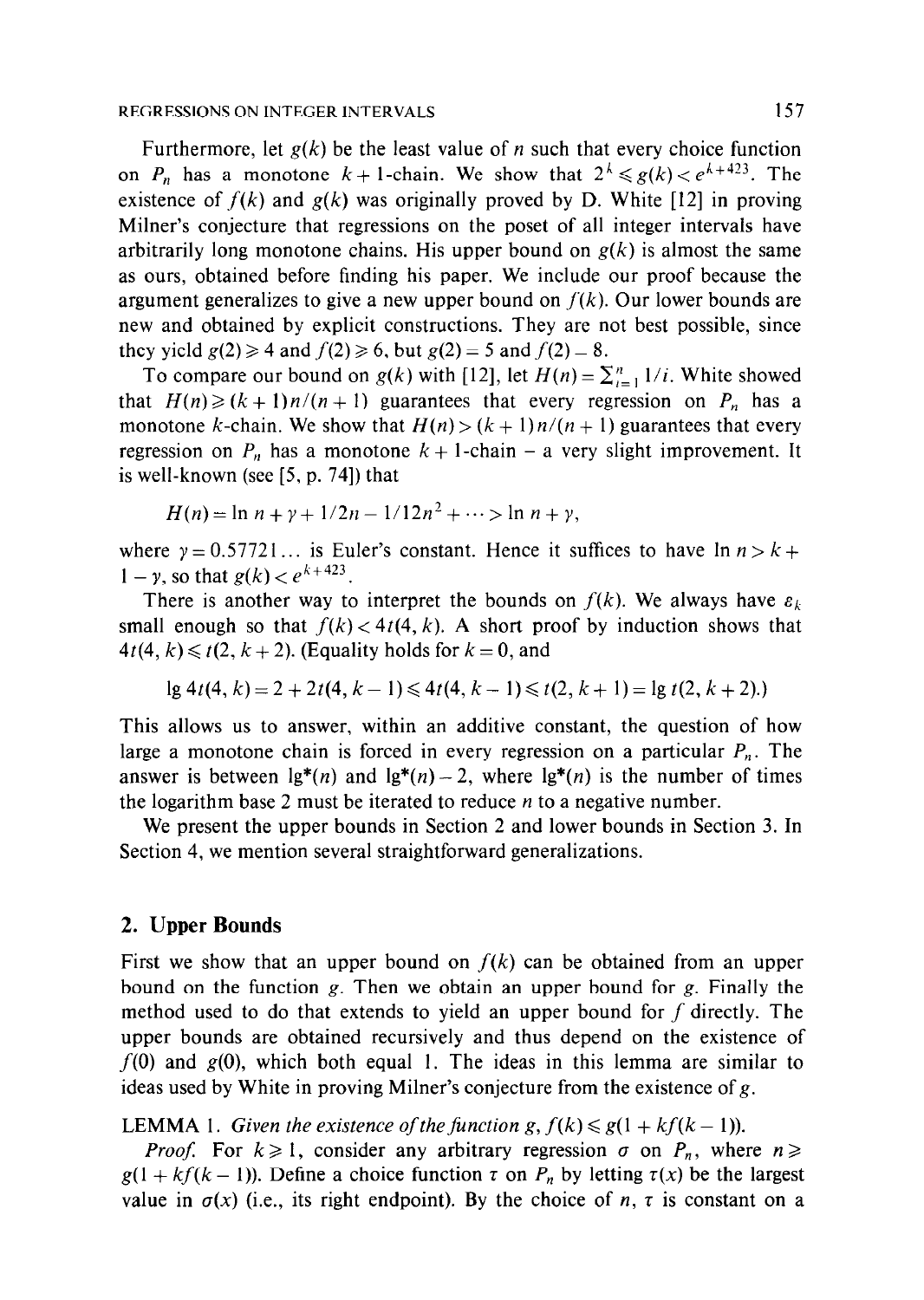chain C of at least  $1 + kf(k-1)$  elements. The images  $Y = \{\sigma(x) : x \in C\}$  lie on a single chain, since they are intervals with the same right endpoint. If Y has at most  $f(k-1)$  distinct images, then the pigeonhole principle says that  $\sigma$  is constant on a subchain C' with more than k elements. If |Y| is larger, then we have some  $\sigma(x) = y$  where y has size  $m > f(k-1)$ . The subintervals of y form a copy of  $P_m$ , and  $\sigma$  restricts to a regression on it. This restriction must have a monotone  $k$ -chain, and x can be added to the top to obtain a monotone  $k + 1$ -chain under  $\sigma$ .

The upper bound on  $g(k)$  is obtained by weighting the elements of  $P_n$  in such a way that the total weight grows faster than the number of minimal elements, and such that large weight mapped to a single element implies its pre-image contains a  $k+1$ -chain. As noted in the introduction, this theorem implies  $g(k) < e^{k+423}$ .

**THEOREM** 1. If  $H(n) > (k + 1)n/(n + 1)$ , then every choice function on  $P_n$  has a monotone  $k + 1$ -chain.

*Proof.* Assign to each element of size i in  $P_n$  a weight of  $1/i$ . Since  $P_n$  has  $n+1-i$  elements of size i, the total weight in  $P_n$  is  $(n+1)H(n)-n$ , which under the hypothesis exceeds  $kn$ . Any choice function maps all of this weight to the  $n$  minimal elements, so some element  $y$  receives total weight exceeding k. To show that  $\sigma^{-1}(y)$  contains a  $k+1$ -chain, we need only show that any antichain in  $\sigma^{-1}(y)$  has total weight at most 1.

Let  $U = \{x \in P_n : x \geq y\}$ ; note  $\sigma^{-1}(y) \subseteq U$ . Furthermore,  $U \subset Q$ , where Q is the product of two chains. Extend the weighting to O by giving weight  $1/i$  to all elements at the *i*th level (the minimal element y has weight 1). In Q, any antichain restricted to a single rank has total weight 1. For any other antichain in  $Q$ , replacing the elements appearing at the lowest level by those that directly cover them yields an antichain of larger weight, because the j elements of weight  $1/i$  are replaced by at least  $j+1$  elements of weight  $1/(i + 1)$ , and  $(j+1)/(i+1) > j/i$  when  $j < i$ . Any antichain in Q can be pushed up to a single rank by this procedure, hence antichains in  $Q$  (and their restrictions to U) have weight at most 1.  $\Box$ 

Using Lemma 1, this theorem yields the recursive upper bound  $f(k)$  $e^{1.423 + k \overline{f}(k-1)}$ . A close look at the proof of Lemma 1 suggests that it can be improved. Indeed, by applying the weighting technique directly to the regression problem, we can replace the  $kf(k-1)$  by  $\sum_{i=0}^{k-1} f(i)$ , which is much smaller. In addition, the monotone  $k + 1$ -chain that we force when n is of the size has the nice structure defined in the introduction. The exponentiation causes this bound to grow so quickly that we can ignore the sum if we slightly increase the base.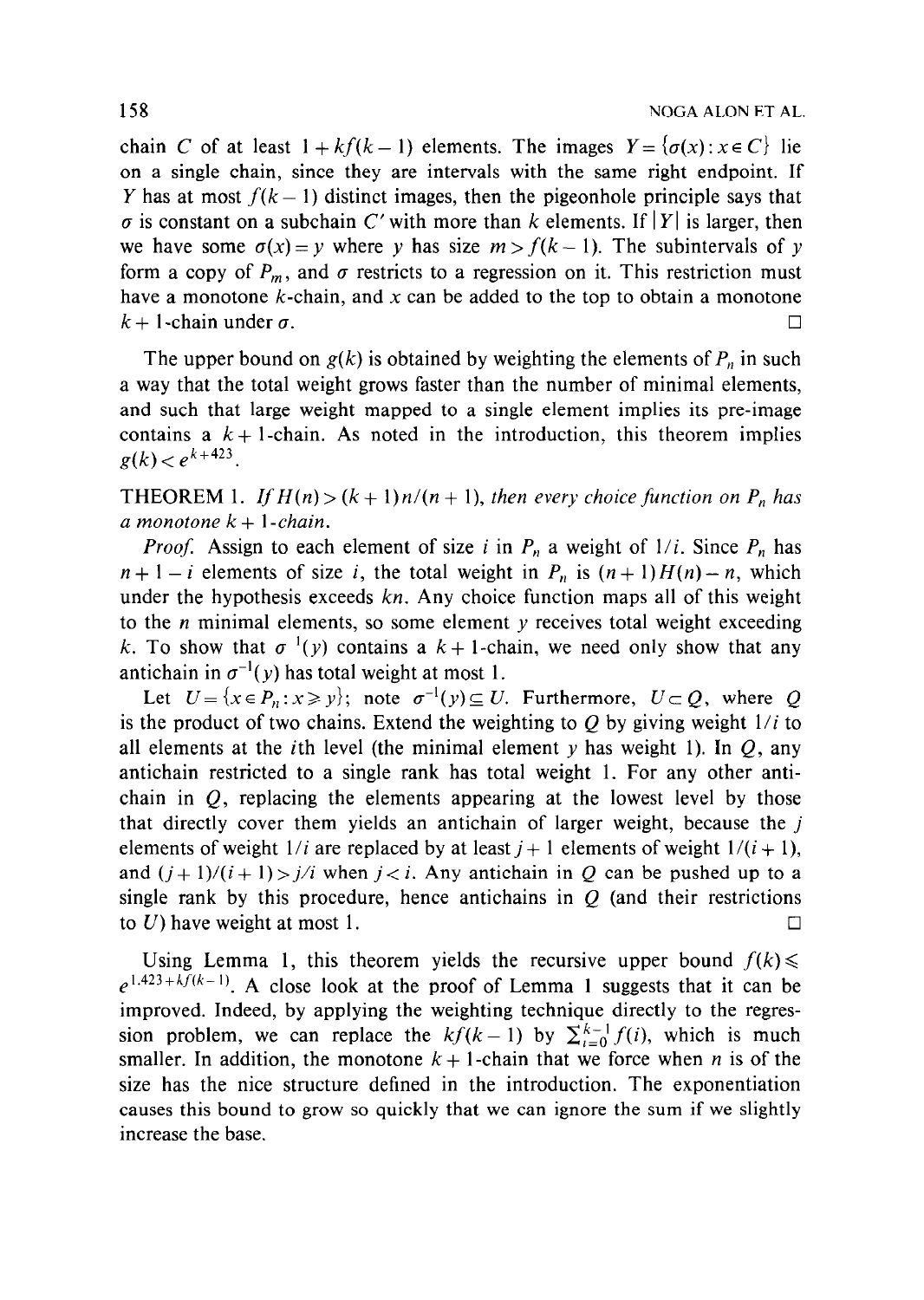#### THEOREM 2. If

$$
H(n) > \frac{1}{n+1} n \left( 1 + \sum_{i=0}^{k-1} f(i) \right) - \frac{1}{n+1} \sum_{i=0}^{k-1} {f(i) \choose 2},
$$

then any regression  $\sigma$  on  $P_n$  has an interlaced monotone  $k + 1$ -chain. In particular,  $f(k) < e^{423 + \sum_{i < k} f(i)} < t(e + \varepsilon_k, k)$ .

*Proof.* Suppose  $|y| \ge f(i)$  and  $\sigma^{-1}(y)$  contains a  $k - i$ -chain of elements larger than y. This chain can be placed at the top of the interlaced monotone  $i + 1$ -chain guaranteed in the copy of  $P_{|y|}$  generated by y to obtain a monotone  $k + 1$ -chain for  $\sigma$ . This  $k + 1$ -chain will be interlaced, since it will satisfy  $\sigma(x_{k+1})=\cdots=\sigma(x_{i+2})\geq x_{i+1}$ , and the interlacing condition is satisfied by hypothesis for  $j \leq i$ .

With the weight function used earlier, again the weight of any antichain in  $\sigma^{-1}(y)$  is at most 1. (In fact, the weight is at most  $(n-|y|+2)/(n+|y|)$ , and this is attained only by intervals centered at  $n/2$ ; to further improve the bound, subtract 1 from numerator and denominator for each unit of displacement of the interval from that center.) Avoiding an interlaced monotone  $k + 1$ -chain thus limits the total weight in  $P_n$ . In particular, every y with  $f(i-1) < |y| \leq f(i)$ absorbs weight at most  $k - i$ . Equivalently, letting  $N_i$  be the number of elements  $y \in P_n$  with  $|y| \le f(i)$ , the bound on allowable weight is  $\sum_{i=1}^{k} N_{k-i}$ . To evaluate this sum, note that

$$
N_i = nf(i) - \binom{f(i)}{2}.
$$

Hence when the total weight reaches  $n \sum_{i=0}^{k-1} f(i) - \sum_{i=0}^{k-1} {f(i) \choose 2}$ , an interlaced monotone  $k + 1$ -chain is forced. As before, the total weight in  $P_n$  is  $(n +$  $1)H(n) - n.$ 

Replacing the upper bound by  $t(e + \varepsilon_k, k)$  is done inductively. We have

$$
f(k) \leq e^{423 + \sum_{i < k} f(i)} < e^{423 + \sum_{i < k} t(e + \varepsilon_i, t)} < t(e + \varepsilon_k, k). \tag{}
$$

#### 3. Lower Bounds

To describe the constructions used to obtain lower bounds, it is convenient to encode the elements of  $P_n$  by their smallest element and size;  $\{i, ..., i + j - 1\}$ will be denoted  $(i, j)$ . First we consider the problem of choice functions, where we write  $\sigma(i, j) = r$  rather than  $\sigma(i, j) = (r, 1)$ .

THEOREM 3.  $g(k) \geq 2^k$ .

*Proof.* We construct a choice function on  $P_2k_{-1}$  with no monotone  $k + 1$ chain. We must define  $\sigma$  so that the preimage of each minimal element y is the union of k antichains ( $\nu$  itself must be one of these). To this end we parti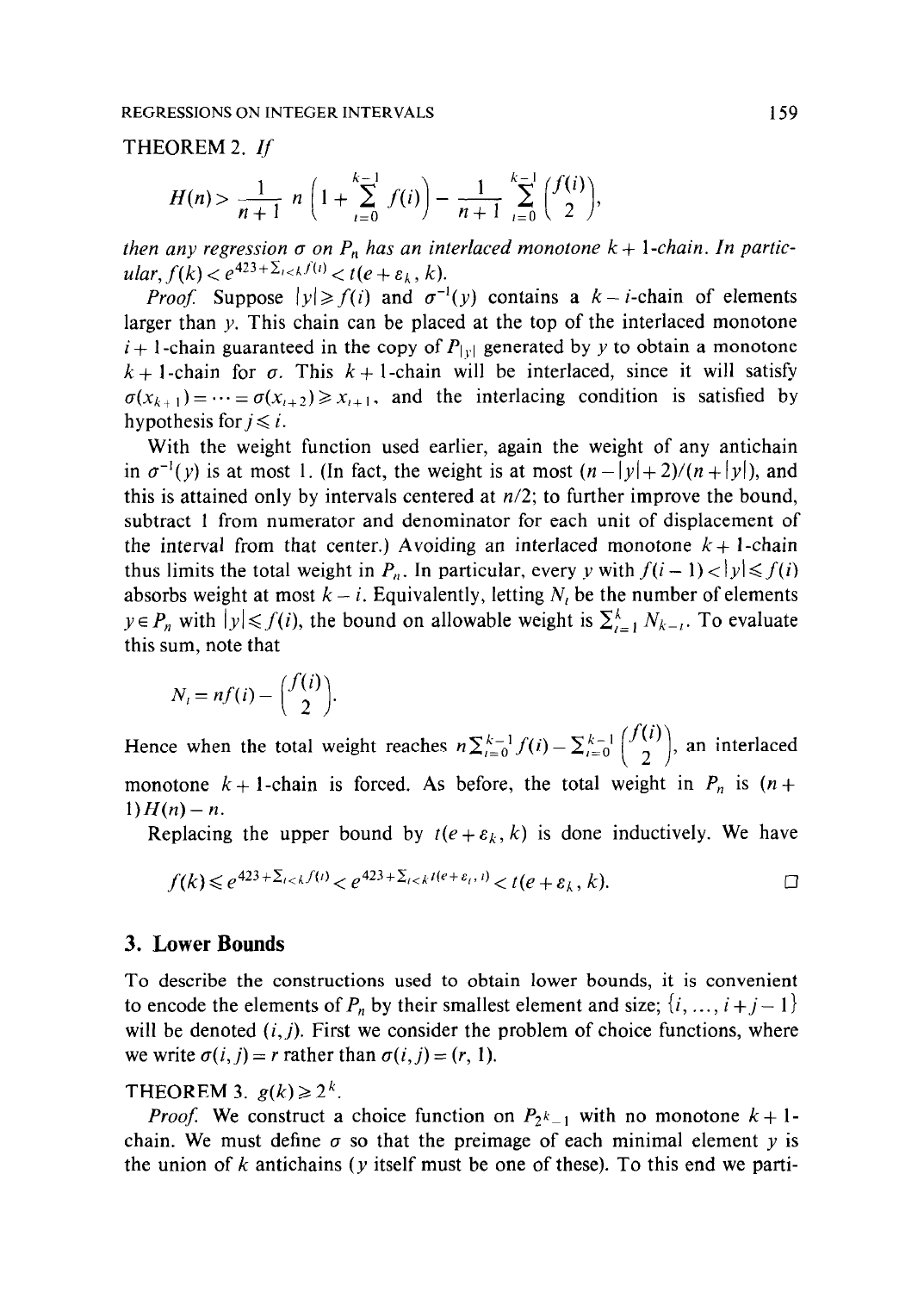tion  $P_2\lambda_{-1}$  into k bands of consecutive complete levels and define  $\sigma$  so that the elements of a single band that map to y form an antichain.

Index the levels of  $P_n$  by the size of the elements as integer intervals. Let the ith band consist of levels  $2^{i-1}$  through  $2^i - 1$ , for  $1 \le i \le k$ . For  $r > 1$ , let  $\sigma(r, s) = \sigma(r - 1, s) + 1$ . If the images of  $\{(1, s)\}\$ are legally defined, this will yield a well-defined choice function on all of  $P_{2^{k}-1}$ . In the *i*th band, we must define  $\sigma$  for  $(1, 2^{i-1}), (1, 2^{i-1} + 1), ..., (1, 2^i - 1)$ . Let the images, respectively, be the singletons  $2^{i-1}$ ,  $2^{i-1} - 1$ , ..., 1. Since  $2^{i-1} \in (1, 2^{i-1})$ , this defines a legal choice function; note that the first band is the bottom level, and these elements are fixed under  $\sigma$ . In general, the elements of the *i*th band that map to t are  $\{(t +$  $j-2^{i-1}, 2^{i-1}+j-1$ :  $1 \leq j \leq 2^{i-1}$ , where some of these do not eist if  $t < 2^{i-1}$ or  $t > n - 2^t + 2$ . The construction works because this collection forms an antichain. This choice function is illustrated on the left in Figure 1 by labeling each point with the element chosen by  $\sigma$ .

| 23456789                  | $1,2$ $2,2$ $3,2$ $4,2$ $5,2$ $6,2$ $7,2$ $8,2$            |
|---------------------------|------------------------------------------------------------|
| 1234567                   | $3,1$ 4,1 5,1 6,1 7,1 8,1 9,1                              |
| 456789                    | $2,1$ 3, 1 4, 1 5, 1 6, 1 7, 1                             |
| 34567                     | $1,1 \quad 2,1 \quad 3,1 \quad 4,1 \quad 5,1 \quad \ldots$ |
| 2345                      |                                                            |
| 123                       | $1,6$ $2,6$ $3,6$ $4,6$                                    |
|                           |                                                            |
| 89                        | $3,5$ $4,5$ $5,5$                                          |
| $\sim 10^{-10}$ m $^{-1}$ | $2,5$ $3,5$                                                |
|                           | $1,5$                                                      |
|                           |                                                            |
|                           | 7,4                                                        |
|                           |                                                            |
|                           |                                                            |
|                           | 1,4                                                        |
|                           |                                                            |
|                           | 15,3                                                       |

 $123456789...$   $1,1$   $2,1$   $3,1$   $4,1$   $5,1$   $6,1$   $7,1$   $8,1$   $9,1$  ... Fig. 1. A choice function and regression without long monotone chains.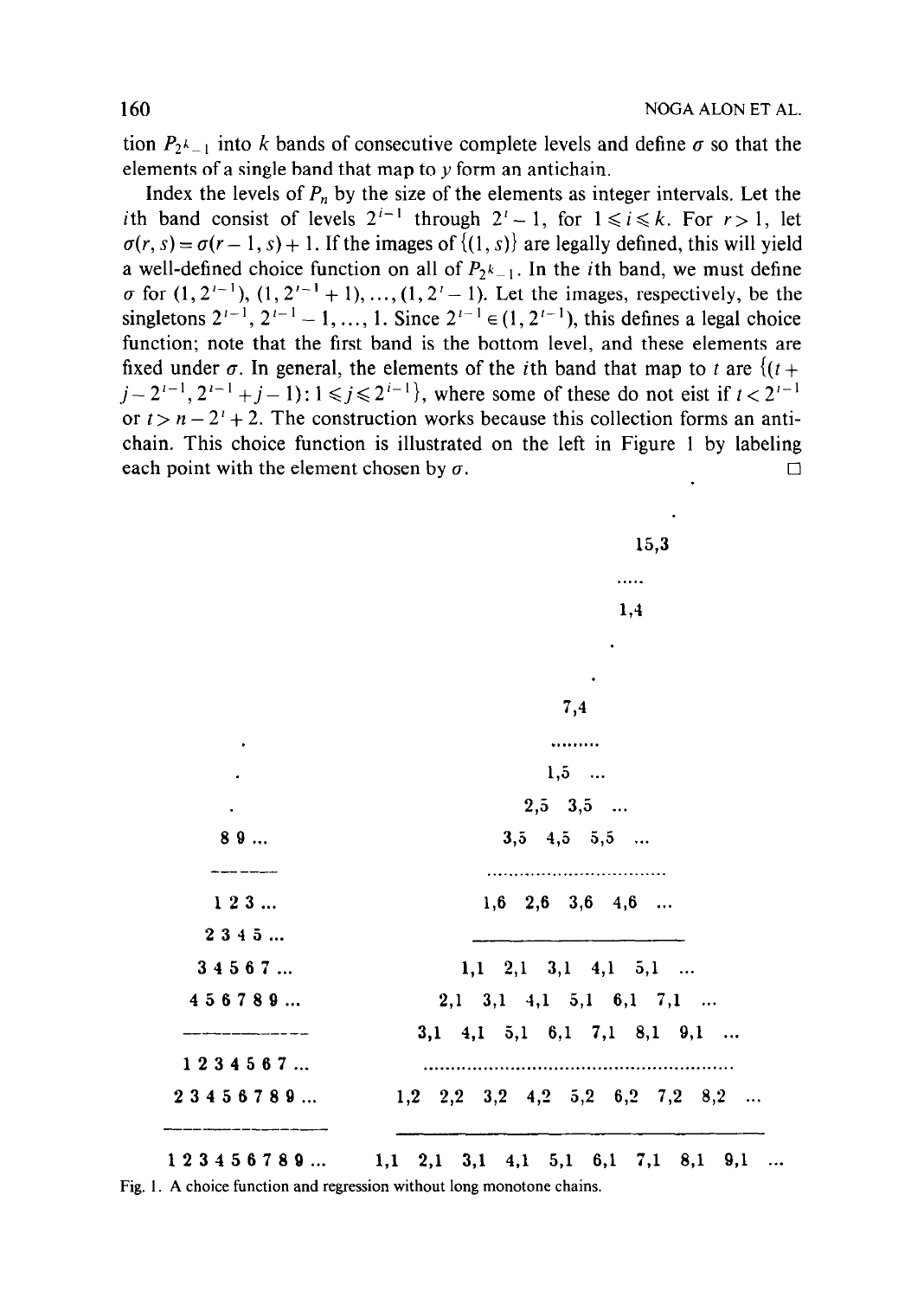#### REGRESSIONS ON INTEGER INTERVALS 161

The idea behind this construction also yields a construction for a general regression. It gives a lower bound on  $f(k)$  that is stronger than  $f(k) > t(2, k)$ .

## **THEOREM 4.**  $f(k) \ge N_k$ , where  $N_1 = 2$  and  $N_k = 2^{1+N_{k-1}} - 2$ .

*Proof.* We define a regression  $\sigma$  on  $P_{N_k-1}$  using k bands of levels, in such a way that two elements in a single band can never belong to the same monotone chain. This requires that comparable elements in a single band have images that are incomparable or related in the opposite order. We specify the images by the ordered pair (initial element, size). Again we put  $\sigma(r, s) = (t +$ 1, q) if  $\sigma(r-1, s) = (t, q)$ , so it suffices to specify  $\sigma(1, s)$ . As we develop the construction the reader may wish to refer to Fig. 1, where  $\sigma$  is described by labeling elements by their images.

In this construction each band consists of sub-bands of consecutive levels. (In Figure 1 sub-bands are separated by dotted lines, bands by solid lines.) Within a sub-band the size (level) of every image is the same. The image level for two sub-bands of a single band is in reverse order to their positions. This insures that no monotone chain contains a point of each; their images are incomparable or in reverse order. Within a single sub-band, the distinct images are all incomparable, since they lie at the same level, and we make the collection of elements mapping to a single element an antichain by the same sort of construction used in the previous proof. Hence a monotone chain uses at most one element from each band. It remains to determine how many levels this construction accommodates.

The lowest sub-band of each band is a single level consisting of fixed-points under  $\sigma$ . If this is level q, the jth sub-band of this band consists of elements mapping to level  $q + 1 - j$ . To make the sub-bands large, map the first element to the right-most possible element in its destination level. For example, if a sub-band starts at level q and maps to level r, put  $\sigma(1, q) = (q - r + 1, r)$ . The full sub-band is described by letting the images of  $(1, q), (1, q + 1), \ldots, (1, 2q - r)$ be  $(q - r + 1, r)$ ,  $(q - r, r)$ , ...,  $(1, r)$ . In particular, it has  $q - r + 1$  levels.

This enables us to compute the width of a band from its starting level  $q_1$ . The first sub-band starts at level  $q_1$  and maps to level  $r_1 = q_1$ . There are  $q_1$  subbands, each successive one mapping to a lower level. For the jth sub-band,  $r_j = r_{j-1}-1$ , and  $q_j = q_{j-1}+(q_{j-1}-r_{j-1}+1)$ . Thus  $q_j - r_j + 1 = 2(q_{j-1}-r_{j-1}+1)$  $1) + 1$ ; i.e., the number of levels in the *j*th sub-band is one more than twice that in the previous sub-band. Since the first sub-band has 1 level, the *j*th has  $2<sup>j</sup> - 1$ levels, and the full band has  $2^{1+q_1} - 2 - q_1$  levels.

To show that the first k bands cover  $N_k - 1$  levels, we need only show the first level of band  $k + 1$  will be  $N_k$ . This is true for  $k = 1$ . Inductively, suppose the first level of band k is  $N_{k-1}$ . By the discussion above, band k has  $N_{k-1}$ sub-bands and  $2^{1+N_{k-1}}$  - 2  $N$  - levels. Adding these to N<sub>k</sub>-inuts the first  $\sum_{k=1}^{\infty}$  band  $k+1$  at  $N$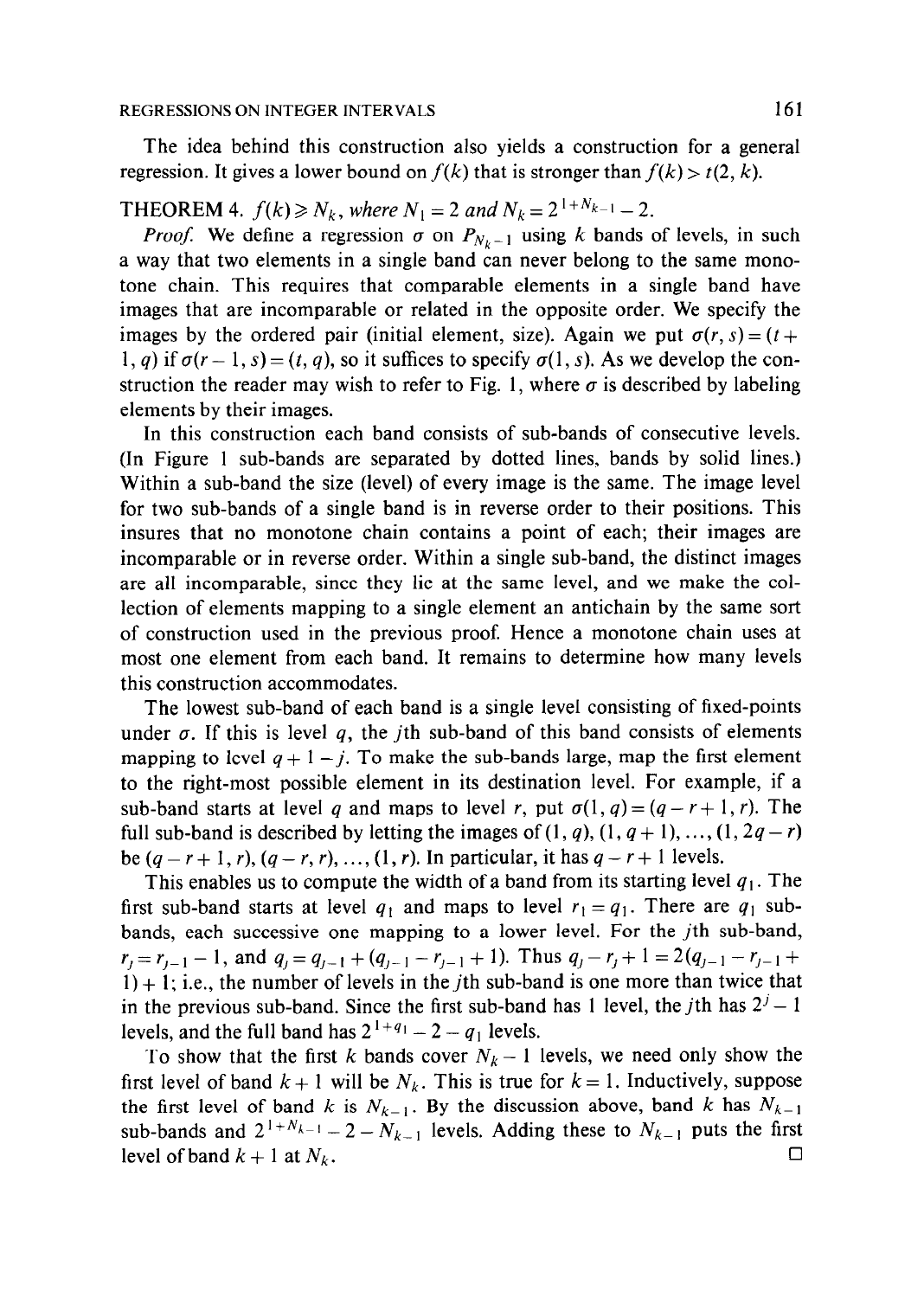### 4. Other Remarks

The counting technique used in Section 2 can be applied to other families of posets in which every principle ideal is also a member of the family. We seek a weight function satisfying two properties. (1) The weights must be small enough to get bounds on the total weight of antichains (or unions of antichains) in  ${x : x \geq y}$  for any  $y \in P$ . (2) The weights must be large enough so that the total weight grows 'quickly enough' with the size of the poset. As in Theorem 2, this will yield interlaced monotone  $k$ -chains for large enough members of the family. The first example is very similar to  $P_n$ , constructed so that each element covers  $m + 1$  elements rather than 2.

**THEOREM 5.** Suppose  $n = rm$ , and let  $P_{n,m}$  be the subposet of  $P_n$  induced by  $\{x \in P_n : m \text{ divides } |x|\}.$  Fix m and let n (and r) grow. If

$$
H(r) > m[(rm - m + 1)k + r]/(rm + 1),
$$

then any choice function on  $P_{n,m}$  has a constant  $k + 1$ -chain.

*Proof.* Give each element x the weight it received in  $P_n$ , i.e.,  $1/|x|$ . Then the antichains can be viewed as antichains in  $P_n$  and have the same weight bound.  $P_{rm, m, m}$  has r levels; sum the weight in each to get total weight

$$
\sum_{i=1}^{r} (n-mi+1)/mi = (n+1)H(r)/m - r.
$$

There are  $(n - m + 1)$  minimal elements, so

$$
H(r) > m[(rm-m+1)k+r]/(rm+1)
$$

guarantees a constant  $k + 1$ -chain for any choice function on  $P_{rm, m, m}$ . Note that  $H(r)$  grows and the required value does not.

Similarly, the argument of Theorem 2 can be followed to force interlaced monotone  $k + 1$ -chains in  $P_{rm, m, m}$  when r is sufficiently large.

There are other generalizations of  $P_n$  worth considering, particularly higherdimensional analogues. For example,  $P_n$  can be viewed as the top n levels of the Cartesian product of two *n*-chains. Let  $P_n^t$  be the top *n* levels of the Cartesian product of  $t + 1$  n-chains. Then level i has  $\begin{pmatrix} 1 & 1 \\ 1 & 1 \end{pmatrix}$  $n-i+t$  elements (this is the number of nonnegative *t*-vectors with total sum  $n - i$ ). For any element  $y \in P_n^t$ ,  $\{x : x \geq y\}$  is a product of  $t + 1$  chains of size at most n. The antichain weight in preimages can be bounded by 1 by choosing weights equal to  $\vert \cdot \vert$ for elements in level  $i$ . An ad hoc pushing argument can be made for this as for  $P_n$ , but it also follows immediately from the fact that the product of  $t + 1$ chains is an LYM order (see [0] or [11] for definition and discussion).

In particular, consider the total weight in  $P_n^2$ . This equals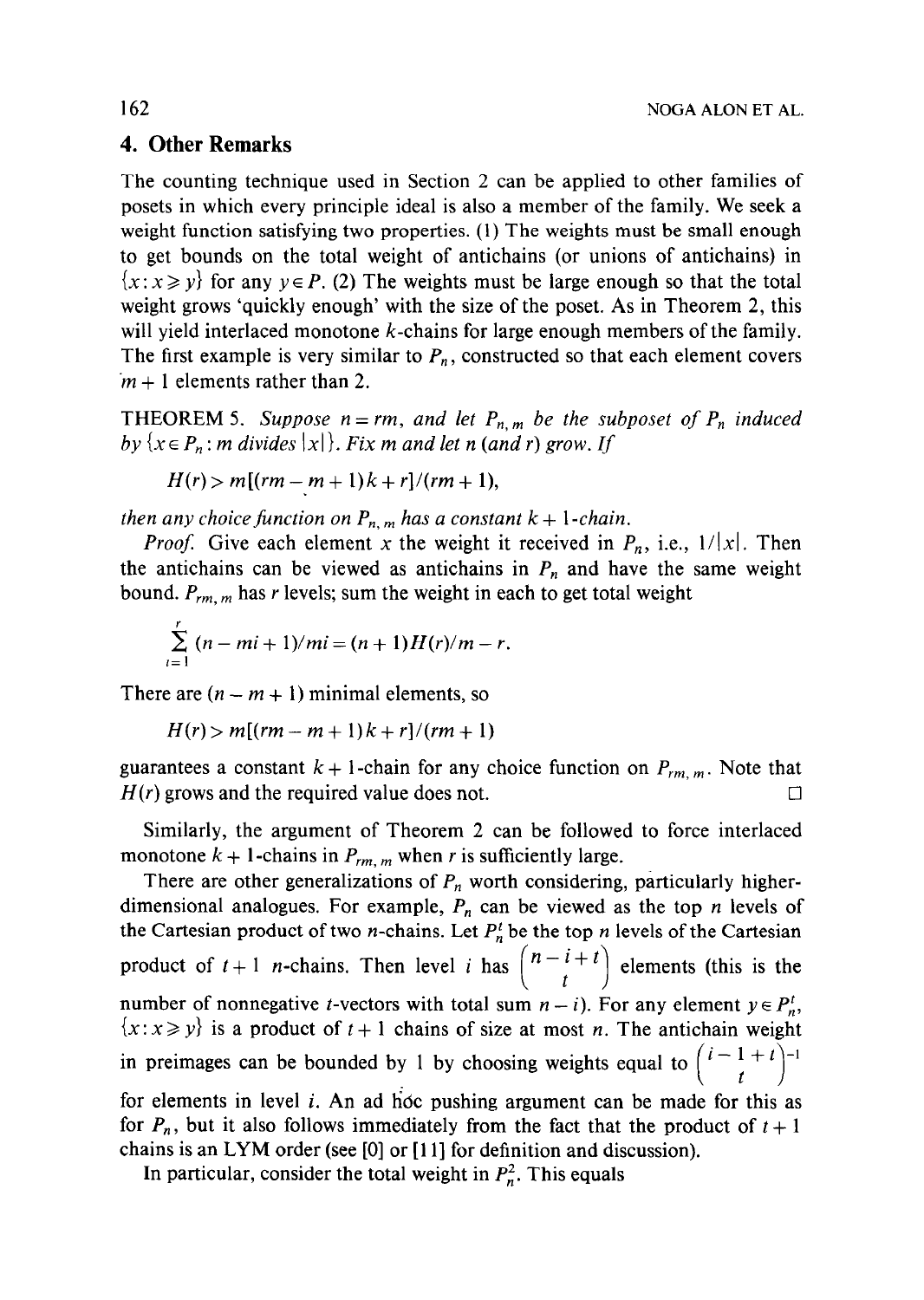$$
\sum_{i=1}^{n} {n-i+2 \choose 2} / {i+1 \choose 2} = (n+2)^2 \sum_{i=1}^{n} \frac{1}{i(i+1)} - (n+2) [H(n+1)-1] + n,
$$

which grows quadratically since

$$
\sum_{i\geq 1} \frac{1}{i(i+1)}
$$

converges. Unfortunately, the number of elements on level 1 is  $\binom{n-1}{n-1}$  $\left(\frac{n-1}{2}\right)$ , which also grows quadratically. Hence this simple form of the argument cannot be used to show that sufficiently large  $n$  will force arbitrarily long constant chains for choice functions on  $P_n^2$ . It is possible that here the more accurate counting of weights or tighter bounds on the antichain weight in the elements above minimal elements far from the 'center' will suffice to show this.

Other generalizations to consider include Cartesian products of  $t$  copies of  $P_n$  and the inclusion ordering on unions of up to t integer intervals. The latter are very closely related to  $P_n^{2t}$ . The former include  $P_n$  as a principle ideal, so large enough values of  $n$  force long monotone chains; the problem is to discover by how much *n* can be reduced in comparison to  $f(k)$  and  $g(k)$  to force this in the product of t copies of  $P_n$ . Finally, we note that this technique will give an upper bound on *n* such that any choice function on  $B_n - \{ \emptyset \}$  is constant on some  $k + 1$ -chain, but it will not give the best-possible bound in Perry's Theorem [4,7].

#### Acknowledgement

We thank Berndt Voigt for suggesting this problem.

#### References

- 0. C. Greene and D. J. Kleitman (1976) Proof techniques in the theory of finite sets, in Studies in Combinatorics (G. -C. Rota, ed.) MAA Studies in Mathematics, Vol. 17.
- 1. E. Harzheim (1968) Ein kombinatorisches Problem iiber Auswahlfunktionen, Publ. Math. Debrecen 15, 19-22.
- 2. E. Harzheim (1982) Combinatorial theorems on contractive mappings in power sets, Discrete Math. 40, 193-201.
- 3. E. Harzheim (1983) A constructive proof for a theorem on contractive mappings in power sets, Discrete Math. 45, 99-106.
- 4. D. J. Kleitman and M. Lewin (1972) Another proof of a result of Perry on chains of finite sets, Amer. Math. Monthly 79, 152-I 54.
- 5. D. E. Knuth (1968) The Art of Computer Programming, Vol. I. Addison-Wesley.
- 6. K. Leeb (1973) Vorlesungen iiber Pascaltheorie, Erlangen.
- 7. R. L. Perry (1967) Representatives of subsets, J. Comb. Theory 3,302-304.
- 8. R. Rado (1971) A theorem on chains of finite sets, II, Acta Arith. 43, 257-261.
- 9. B. Voigt (1983) Combinatorial properties of regressive mappings, Discrete Math. 47,97- 108.
- 10. D. B. West, W. T. Trotter, G. W. Peck, and P. Shor (1985) Regressions and monotone chains, Combinatorica.